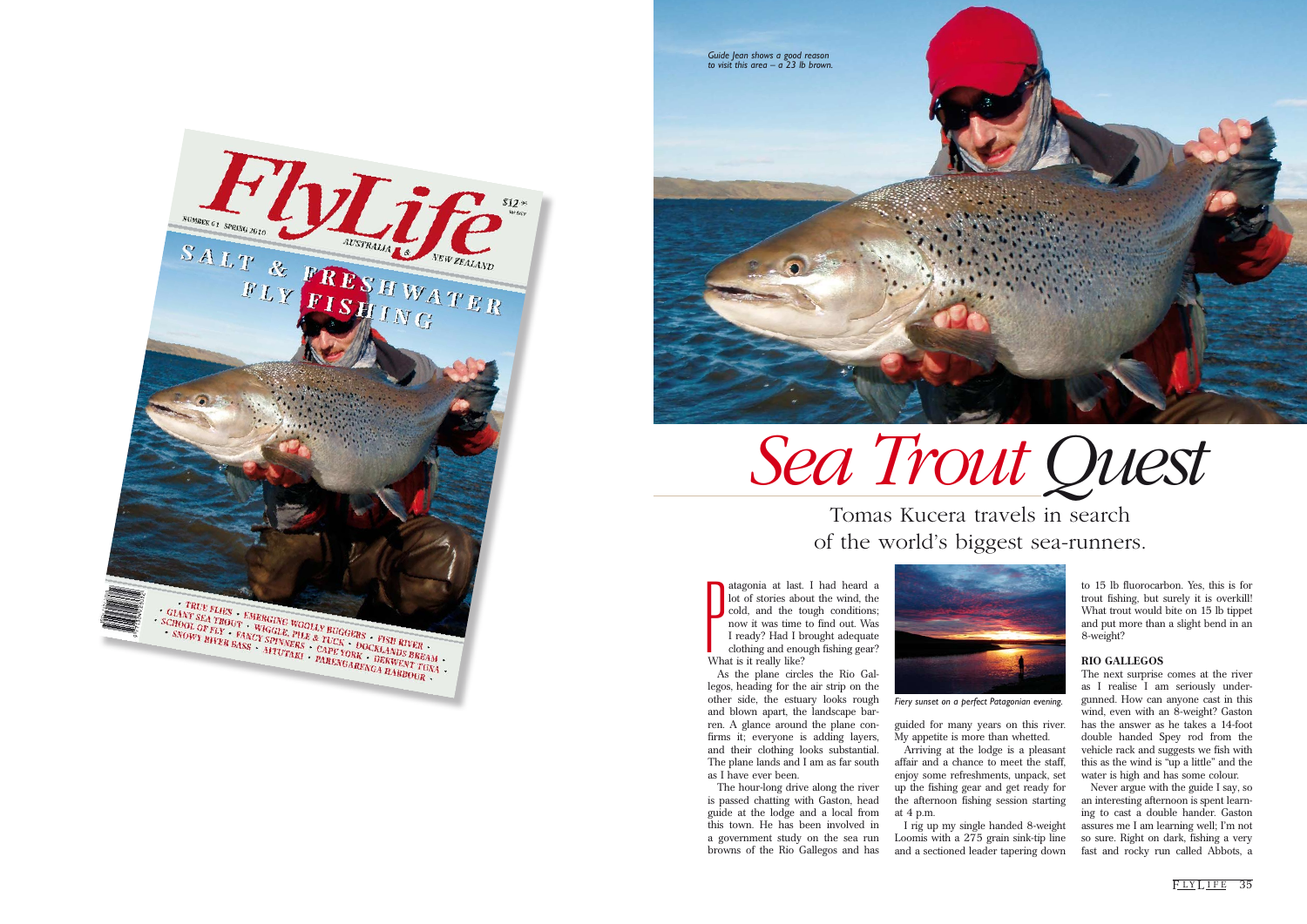#### **SPRING CREEK**

We retire for lunch and siesta. I choose to fish the Rio Gallegos Chico for the early afternoon, a small spring creek on the property with over 30 km of water as the bird flies and a lot more on the ground as it twists and braids its way through the valley. This choice turns out to be a good one as after a half-hour drive Gaston and I are greeted by one of the most perfect trout habitats I have seen. The water is crystal clear, with abundant weed growth, deep holes and undercut banks. The braid we are fishing is about 15 feet wide. The next two hours passes like a dream as trout after trout is polaroided and comes up to the Chernobyl Ant on 8 lb fluorocarbon on the 6-weight. Some see me and spook, others are missed. The action is incredible.

As the light drops the fish come up out of the deeper holes and move into shallow feeding lies. Now I am spooking a lot of fish and realise I can no longer see into the water. Time to head back to the main river for the 'magic hour'.

We position ourselves just as it is getting dark and I start to fish the run. The fly is getting deep and bumping some boulders on the bottom, occasionally catching a bit of weed on this side of the channel. I am working slowly down towards the hot spot when the fly snags on the bottom. I pull on the rod, and then I pull on the rod a couple more times to try to

free the fly. Then the rod pulses in my hand. What have I hooked?

The fish takes off downstream against serious drag, rolls about 50 metres down and is gone. Gaston says it is most likely a very big male fish the living rock?

#### **PERFECTION**

The last day on the Rio Gallegos (pronounced Rio Gaa-shaegos) heralds a beautiful morning and the wind is up. Nacho and I hit the river. I am making beautiful long casts into all the right places with the single-handed rod and feeling good. Nacho is entertaining himself making signs on the iced-up little puddles and taking photos of me through bits of ice as I am casting. We move to the next run—Meteorite named after a boulder embedded in the hill on the opposite bank. The hot

spot is opposite the boulder and sure enough a lovely 67 cm, 10 lb silver fish comes to the fly and is landed.

The first part of the afternoon is spent at the spring creek and I land nine fish on the Chernobyl Ant. One of them tail walks right up on the bank. I quickly kick him back before the prickly grass hurts his eyes, and continue the fight. The little net is 20 inches and he is curled up in it. I have never had such fast fishing to such beautiful trout. The camera does not truly capture the deep ruby colouration of these fish.

36 FLYLIFE 37

huge fish rolls, about where my fly might have been. Hmmm.

Looking out of the window next morning towards the river, I notice that the trees are trimmed to the height of the fence protecting them from the wind, and other older trees have no branches on one side. So that's the prevailing wind direction, and it does blow hard!

The morning session starts shortly after breakfast and I am fishing with Nacho today. Nacho proves to be one of the best guides you could hope to fish with. Although the river is dropping rapidly I follow his suggestion to "fish the big rod." By mid-morning this monster rod is starting to feel like the perfect weapon for these conditions, and with the long butt tucked under the right arm while retrieving the fly with the left, I am starting to feel as though I am seriously fishing this inspiring piece of water.

Nacho had drawn the pool on the chalkboard for my benefit prior to the start of fishing, and I know that I have fished the best part of the run and covered the channel and hot spots where any sea runners should be. I am coming to the end of Fernandos, the pool named after the estancia owner with private fishing rights to approx 55 km of water on the Rio

Gallegos. The owner is due to visit the lodge that evening with his friend Carlos. Is it good etiquette to be fishing in his personal pool?

#### **FIRST SEA TROUT**

Suddenly there is a pull on the line, I lift the huge rod, but only a little way as it is pulled back down by something on the other end. I am surprised; the large articulated chartreuse Leech fly I have been throwing has actually drawn a response. Yes it is definitely a fish; the rod is bent over and throbbing. Nacho comes over with a giant net and calmly states that I have hooked a sea trout.

The big rod helps with the sudden lunges and headshakes as the diesel I have hooked casually makes its way upstream. I am thankful for the 15 lb tippet. I start thinking of what it would be like to hook this thing on a 9-ft single-handed rod; my brain quivers and I get on with the task at hand. The fight draws down, the colour in the water makes netting difficult, but suddenly, there it is in the net. I cannot believe what I am looking at. The bottom of the net is full, the fish looks incredible: a silvery hen with a small head, a freshrun fish on her way upriver to spawn. Nacho weighs the fish and I measure it—20 lb and 86 cm.

It is hard to get a good photo as she is so big and squirms and wriggles. Nacho shows me how to hold the fish and I get a shot of him.

The afternoon session provides the opportunity to get further acquainted with the river, catching some resident fish on the Leech, losing a sea runner, and plenty more casting practice with the two-handed rod. The evening is pleasantly spent in front of the fire sipping various beverages and chatting about fishing. Fernando is surprisingly nice about the fish I have caught in his pool, as he has flown in especially to fish it the next morning. The word poacher is only used once.

The next morning it is incredible to look outside and see blue sky and very little wind. Gaston, Carlos and I set off for the morning session. Even though it is still, the air is bitingly cold. Both Carlos and I fish single-handed rods, the water is a lot clearer this morning and our hopes are high. Carlos

pulls out of a large fish in the first few casts. I am having problems; the water coming off the stripped line is freezing on contact with the tape on my fingers and falling off as ice. It isn't long before I have to take a break from casting. Gaston brings me a coffee and the feeling returns to my hand with an incredible pins-and-needles type pain.

The beautiful day is warming and I am back in action. Carlos hooks and lands a 20-pounder. We move to another spot and it isn't long before I am into a fish on the single-handed 8-weight. The fish leaps after the take and my heart starts to thump; the rod is jumping around in my hand and although there is not the fast, sustained run of a bonefish this fight is incredible. The fish is a beautiful 76 cm hen with a little colour; Gaston says she has been in the river for over a month.

*Patagonian sea trout poses for a photo before surging off with a massive bow wave.*



*Nacho shows how to hold a 20-pounder for the camera.*





*Releasing a spring creek resident.*

## *Sea Trout Quest . . . continued*



*A fly fishing moment – a fish on the big rod.*